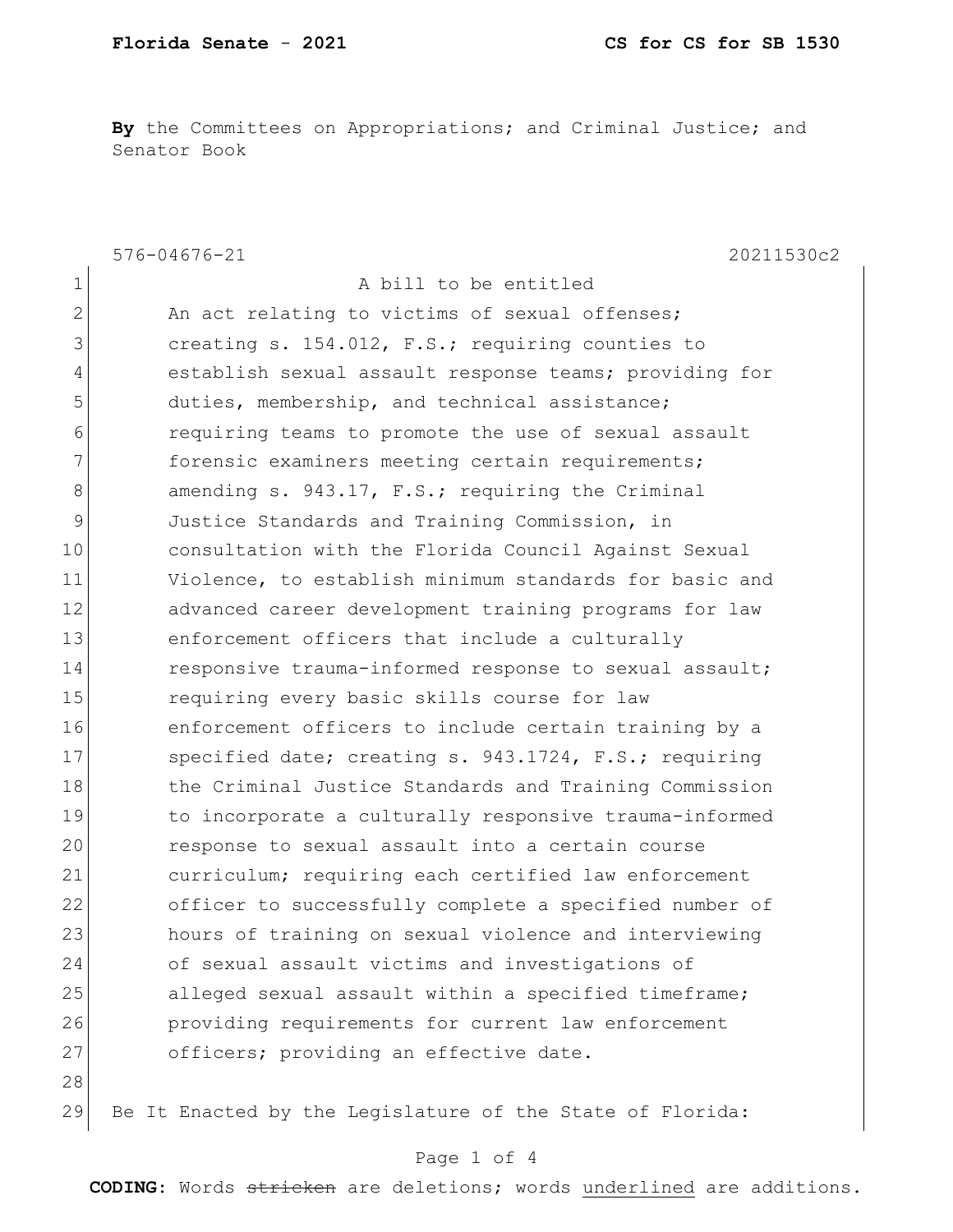**Florida Senate** - **2021 CS for CS for SB 1530**

|    | $576 - 04676 - 21$<br>20211530c2                                 |
|----|------------------------------------------------------------------|
| 30 |                                                                  |
| 31 | Section 1. Section 154.012, Florida Statutes, is created to      |
| 32 | read:                                                            |
| 33 | 154.012 Sexual assault response teams; membership; duties.-      |
| 34 | (1) The health department in every county in this state, or      |
| 35 | its designee, shall participate in the local sexual assault      |
| 36 | response team coordinated by the certified rape crisis center    |
| 37 | serving the county if such a team exists. If a local sexual      |
| 38 | assault response team does not exist, the certified rape crisis  |
| 39 | center serving the county may coordinate with community partners |
| 40 | to establish a local or a regional team. The purpose of the      |
| 41 | sexual assault response team is to ensure a coordinated          |
| 42 | multidisciplinary response to sexual violence.                   |
| 43 | (2) Each team shall develop a written protocol to govern         |
| 44 | the team's response to sexual assault which includes:            |
| 45 | The role and responsibilities of each team member.<br>(a)        |
| 46 | (b) Procedural issues regarding the immediate crisis and         |
| 47 | health care and law enforcement responses and follow-up services |
| 48 | provided to a victim.                                            |
| 49 | (c) Procedures for the preservation, secure storage, and         |
| 50 | destruction of evidence from a sexual assault evidence kit,      |
| 51 | including length of storage, site of storage, and chain of       |
| 52 | custody.                                                         |
| 53 | (d) Procedures for maintaining the confidentiality of the        |
| 54 | victim regarding the forensic medical examination.               |
| 55 | (3) Membership of each team shall be determined by the           |
| 56 | certified rape crisis center in collaboration with community     |
| 57 | partners. At a minimum, membership should include the following  |
| 58 | persons or their designees:                                      |

## Page 2 of 4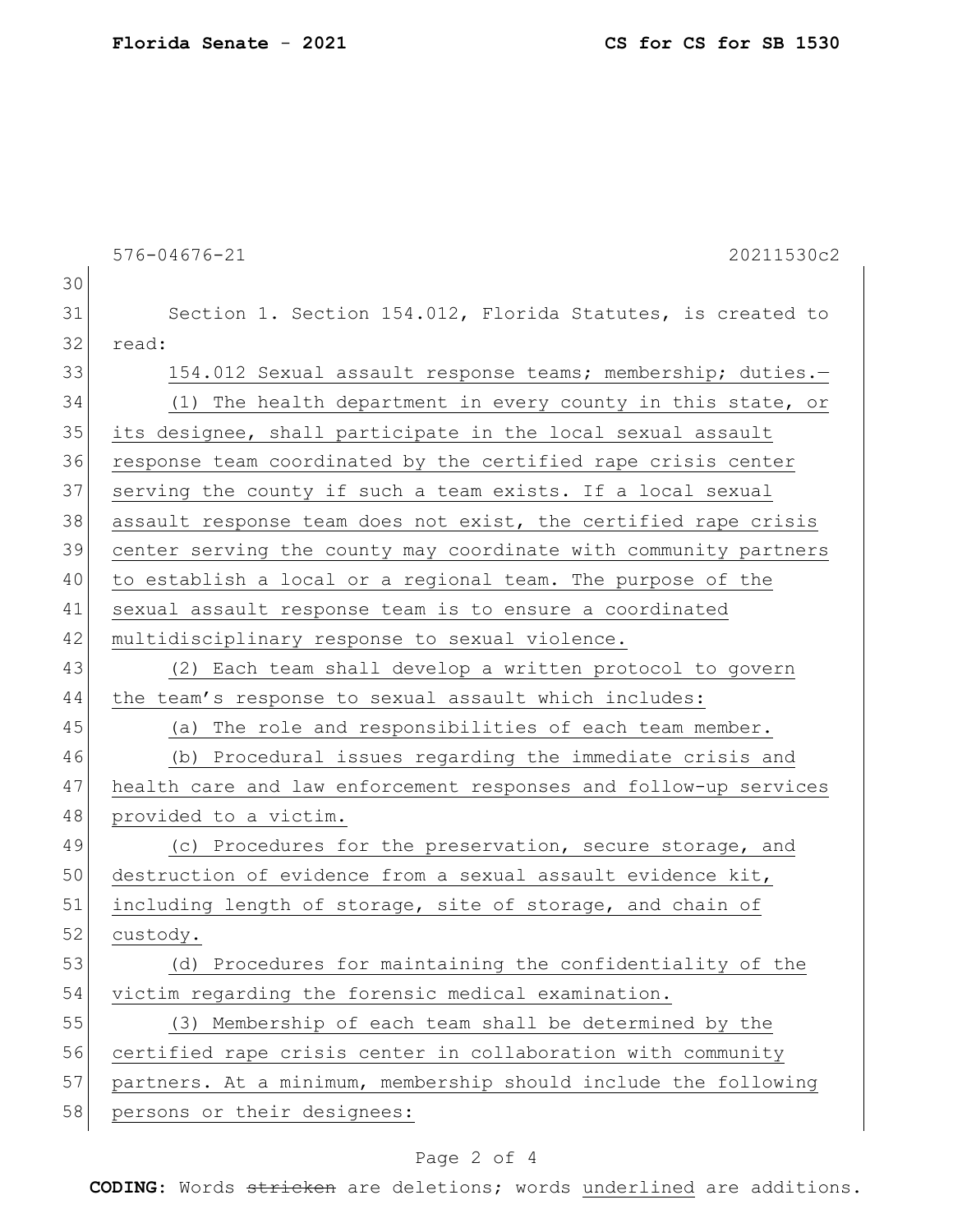| 59<br>The director of the local certified rape crisis center;<br>(a)<br>60<br>(b) A representative from the county health department;<br>61<br>The state attorney;<br>(C)<br>62<br>The chief of police;<br>(d)<br>63<br>The county sheriff;<br>(e)<br>64<br>Forensic sexual assault nurse examiners; and<br>(f)<br>65<br>(g) A representative from local hospital emergency<br>66<br>departments. |  |
|---------------------------------------------------------------------------------------------------------------------------------------------------------------------------------------------------------------------------------------------------------------------------------------------------------------------------------------------------------------------------------------------------|--|
|                                                                                                                                                                                                                                                                                                                                                                                                   |  |
|                                                                                                                                                                                                                                                                                                                                                                                                   |  |
|                                                                                                                                                                                                                                                                                                                                                                                                   |  |
|                                                                                                                                                                                                                                                                                                                                                                                                   |  |
|                                                                                                                                                                                                                                                                                                                                                                                                   |  |
|                                                                                                                                                                                                                                                                                                                                                                                                   |  |
|                                                                                                                                                                                                                                                                                                                                                                                                   |  |
|                                                                                                                                                                                                                                                                                                                                                                                                   |  |
| 67<br>The Florida Council Against Sexual Violence shall<br>(4)                                                                                                                                                                                                                                                                                                                                    |  |
| 68<br>provide technical assistance relating to the development and                                                                                                                                                                                                                                                                                                                                |  |
| 69<br>implementation of the teams.                                                                                                                                                                                                                                                                                                                                                                |  |
| 70<br>(5) Each team shall promote and support the use of                                                                                                                                                                                                                                                                                                                                          |  |
| 71<br>qualified sexual assault forensic examiners who have                                                                                                                                                                                                                                                                                                                                        |  |
| 72<br>successfully completed a minimum of 40 hours of specialized                                                                                                                                                                                                                                                                                                                                 |  |
| 73<br>training in the provision of trauma-informed medical care and in                                                                                                                                                                                                                                                                                                                            |  |
| 74<br>the collection of evidence for sexual assault victims.                                                                                                                                                                                                                                                                                                                                      |  |
| 75<br>Section 2. Subsection (7) is added to section 943.17,                                                                                                                                                                                                                                                                                                                                       |  |
| 76<br>Florida Statutes, to read:                                                                                                                                                                                                                                                                                                                                                                  |  |
| 77<br>943.17 Basic recruit, advanced, and career development                                                                                                                                                                                                                                                                                                                                      |  |
| 78<br>training programs; participation; cost; evaluation.-The                                                                                                                                                                                                                                                                                                                                     |  |
| 79<br>commission shall, by rule, design, implement, maintain,                                                                                                                                                                                                                                                                                                                                     |  |
| 80<br>evaluate, and revise entry requirements and job-related                                                                                                                                                                                                                                                                                                                                     |  |
| 81<br>curricula and performance standards for basic recruit, advanced,                                                                                                                                                                                                                                                                                                                            |  |
| 82<br>and career development training programs and courses. The rules                                                                                                                                                                                                                                                                                                                             |  |
| 83<br>shall include, but are not limited to, a methodology to assess                                                                                                                                                                                                                                                                                                                              |  |
| 84<br>relevance of the subject matter to the job, student performance,                                                                                                                                                                                                                                                                                                                            |  |
| 85<br>and instructor competency.                                                                                                                                                                                                                                                                                                                                                                  |  |
| 86<br>The commission, in consultation with the Florida<br>(7)                                                                                                                                                                                                                                                                                                                                     |  |
| 87<br>Council Against Sexual Violence, shall establish minimum                                                                                                                                                                                                                                                                                                                                    |  |

## Page 3 of 4